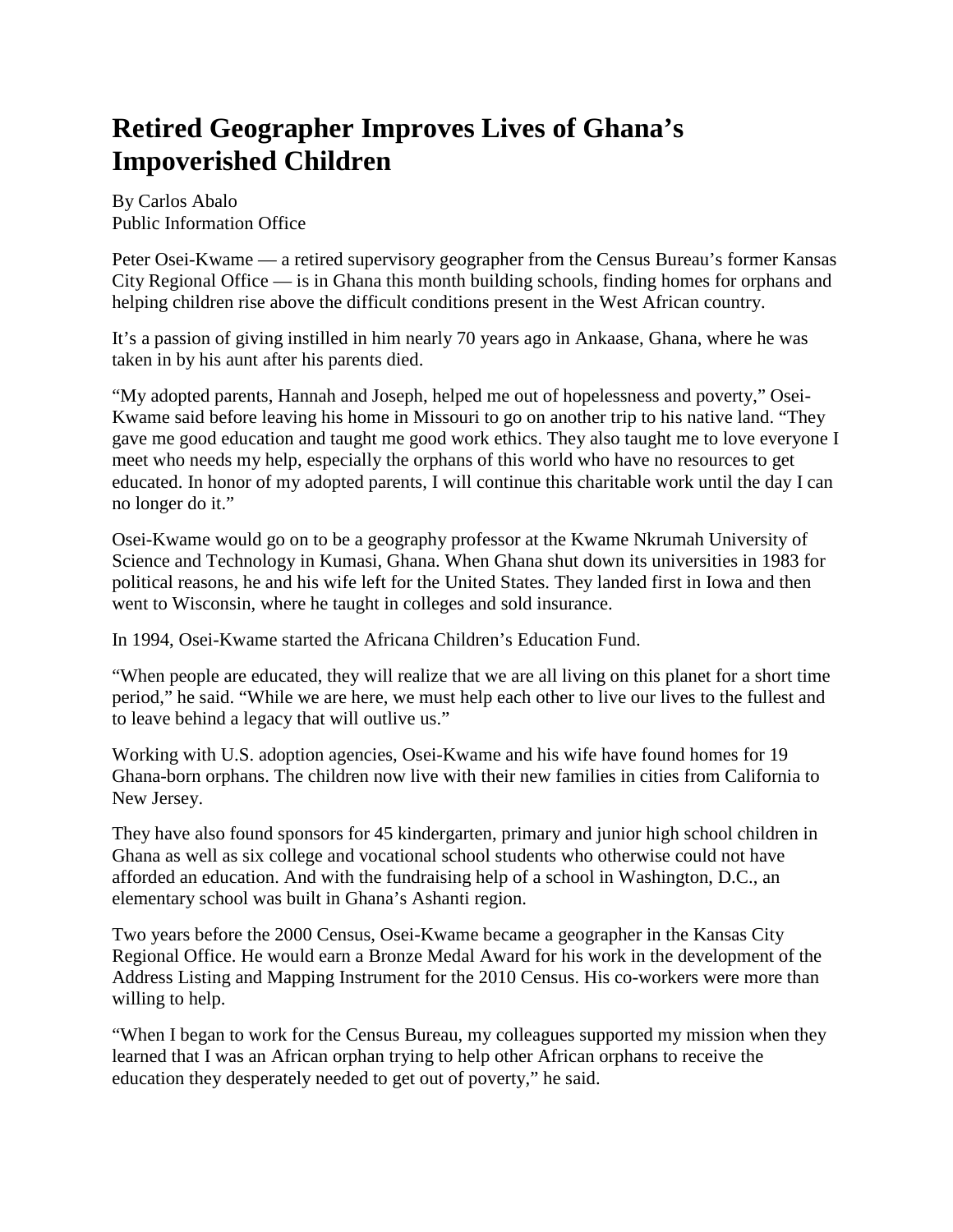After retiring in 2008 at age 66, he now has more time to devote to his mission.

"My wife and I make two trips every year to Ghana to monitor the progress we are making at the orphanage and schools attended by our sponsored orphans," he said. "The first trip is usually from January through the first week of March each year to review the midyear progress made by sponsored students. The second trip is usually in September and October to review the end of year progress of sponsored students and the beginning of enrollment of new students into the program. Whenever possible, we attend the graduation of sponsored high school and college students. The most memorable times during the visits is meeting these talented orphans receiving college or high school diplomas, performing at talent shows in school, and the Christmas Party we put up for them in February each year. I am excited when I see students making good progress, setting their own goals and meeting or exceeding their goals."

Osei-Kwame said he is delighted to see the physical, academic and spiritual transformation that goes on in the lives of the Ghana's orphan children in adoptive homes here. Those adopted dream and work toward becoming doctors, nurses, engineers, teachers, lawyers and professionals of all sorts.

For more information about the Africana Children's Education Fund, visit [www.childofafrica.org.](http://www.childofafrica.org/)

## COMMENTS

Great story!

What an inspiring article! It's wonderful to hear about the work Peter and Anna are supporting in Ghana. Thank

you. [Christine Gambino \(CENSUS/POP FED\)](mhtml:file://H:%5C1954%5CJoanna%20Stuff%5CCensus%20Article%20Peter%20Osei-Kwame.mht!https://intranet.ecm.census.gov/sites/counterparts/news/_layouts/userdisp.aspx?ID=1763) on 1/28/2015 9:19 AM

Re: Retired Geographer Improves Lives of Ghana's Impoverished Children

It's wonder to see the various articles of how former Census Bureau employees are using their time during

retirement. I met Peter when I was on detail to the KCRCC for the 2010 census. Peter is a wonderful and generous

person. He is very passionate about helping others. [Sherri J Norris \(CENSUS/DMD FED\)](mhtml:file://H:%5C1954%5CJoanna%20Stuff%5CCensus%20Article%20Peter%20Osei-Kwame.mht!https://intranet.ecm.census.gov/sites/counterparts/news/_layouts/userdisp.aspx?ID=3451) on 1/28/2015 4:55 PM

Heart Warming!

Excellent inspiration to be the best person you can be! Census Bureau employees rock! [Mary Catherine Potter \(CENSUS/MCD FED\)](mhtml:file://H:%5C1954%5CJoanna%20Stuff%5CCensus%20Article%20Peter%20Osei-Kwame.mht!https://intranet.ecm.census.gov/sites/counterparts/news/_layouts/userdisp.aspx?ID=1133) on 1/29/2015 2:28 PM

Re: Retired Geographer Improves Lives of Ghana's Impoverished Children

Wonderful story! [Suzanne Marie Dorinski \(CENSUS/GOVS FED\)](mhtml:file://H:%5C1954%5CJoanna%20Stuff%5CCensus%20Article%20Peter%20Osei-Kwame.mht!https://intranet.ecm.census.gov/sites/counterparts/news/_layouts/userdisp.aspx?ID=614) on 1/30/2015 11:45 AM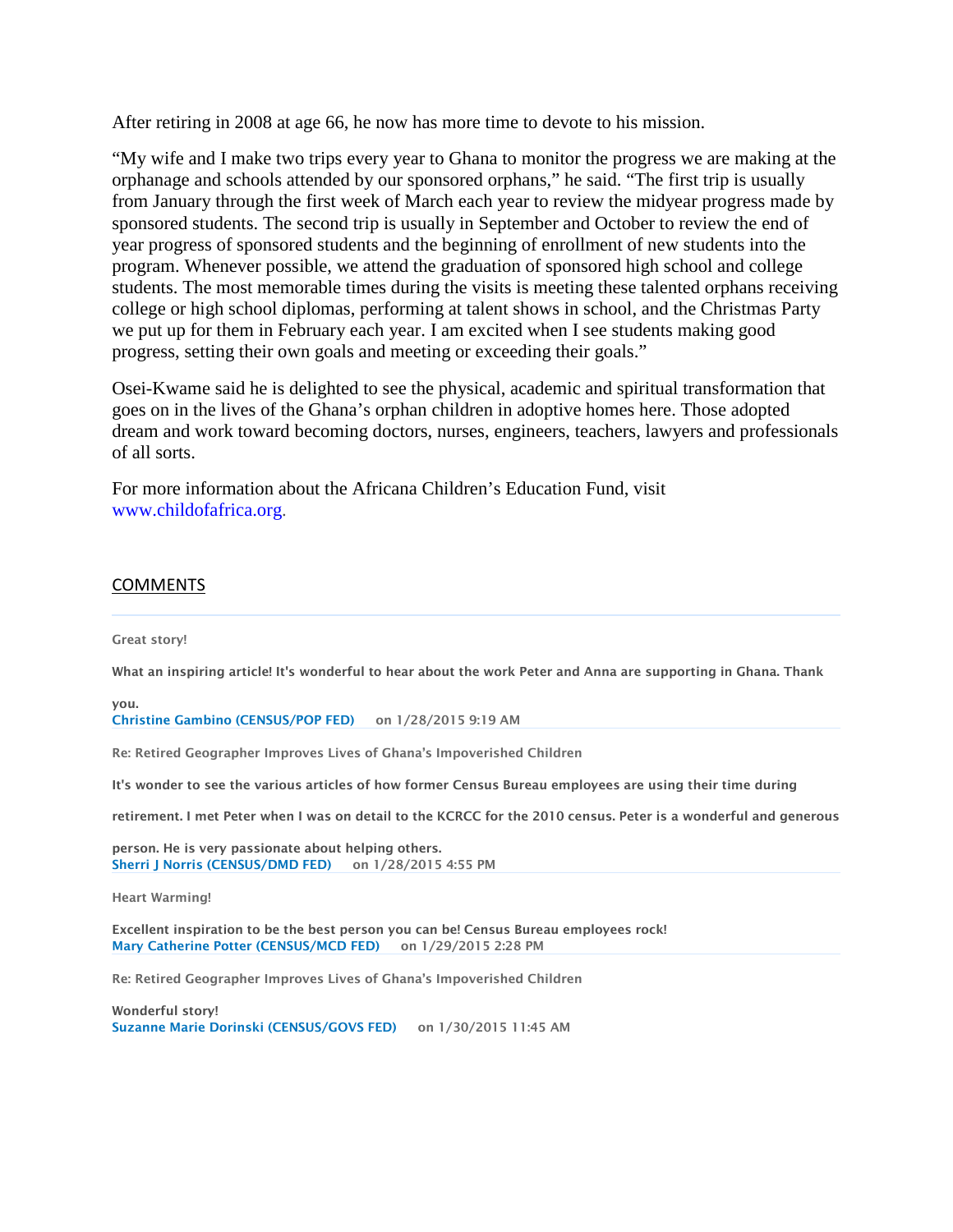

**Peter Osei-Kwame retired from the Census Bureau in 2008.**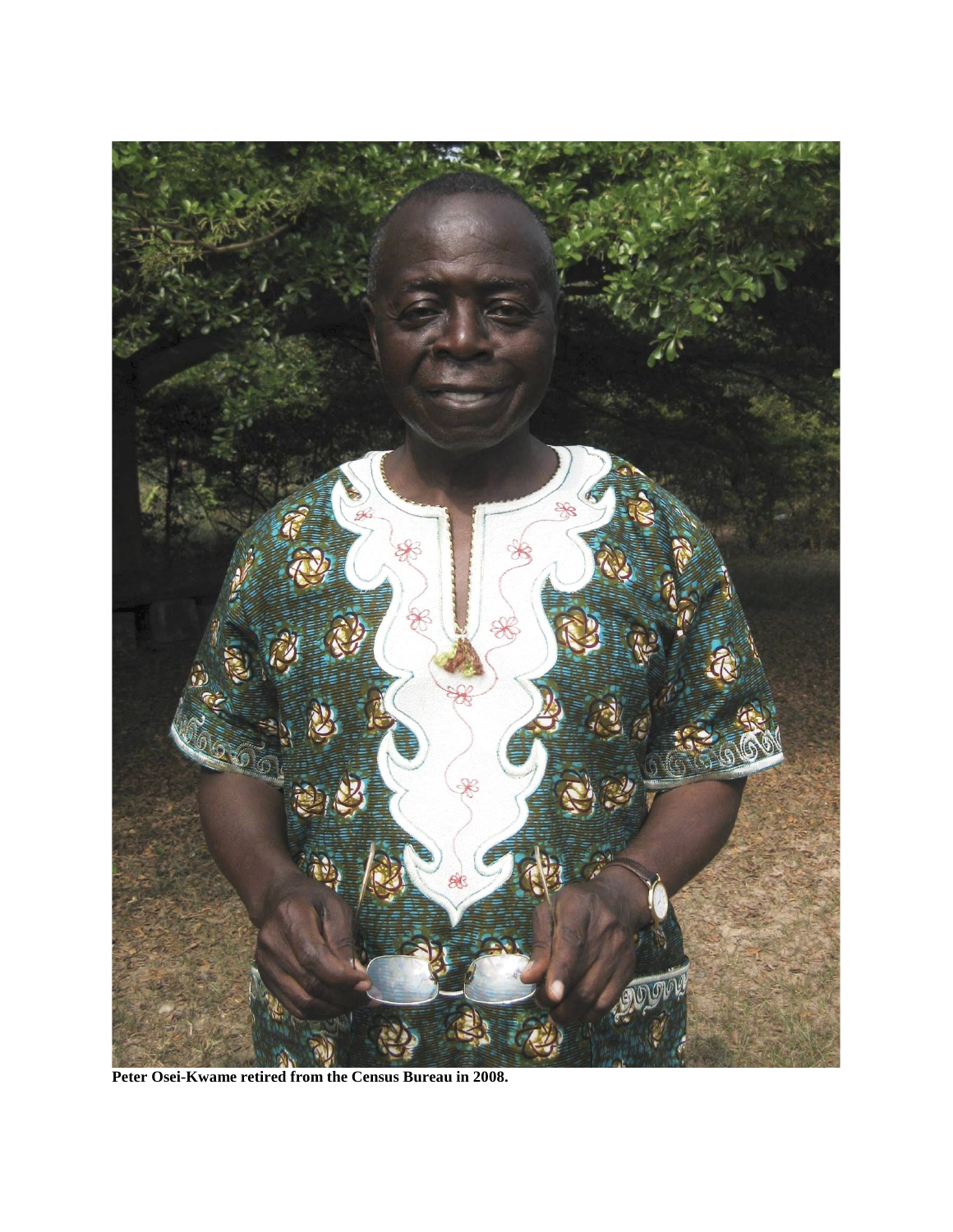

**Peter Osei-Kwame and his wife (standing in the back) see first-hand the new kindergarten class they helped establish last year in Ghana.**